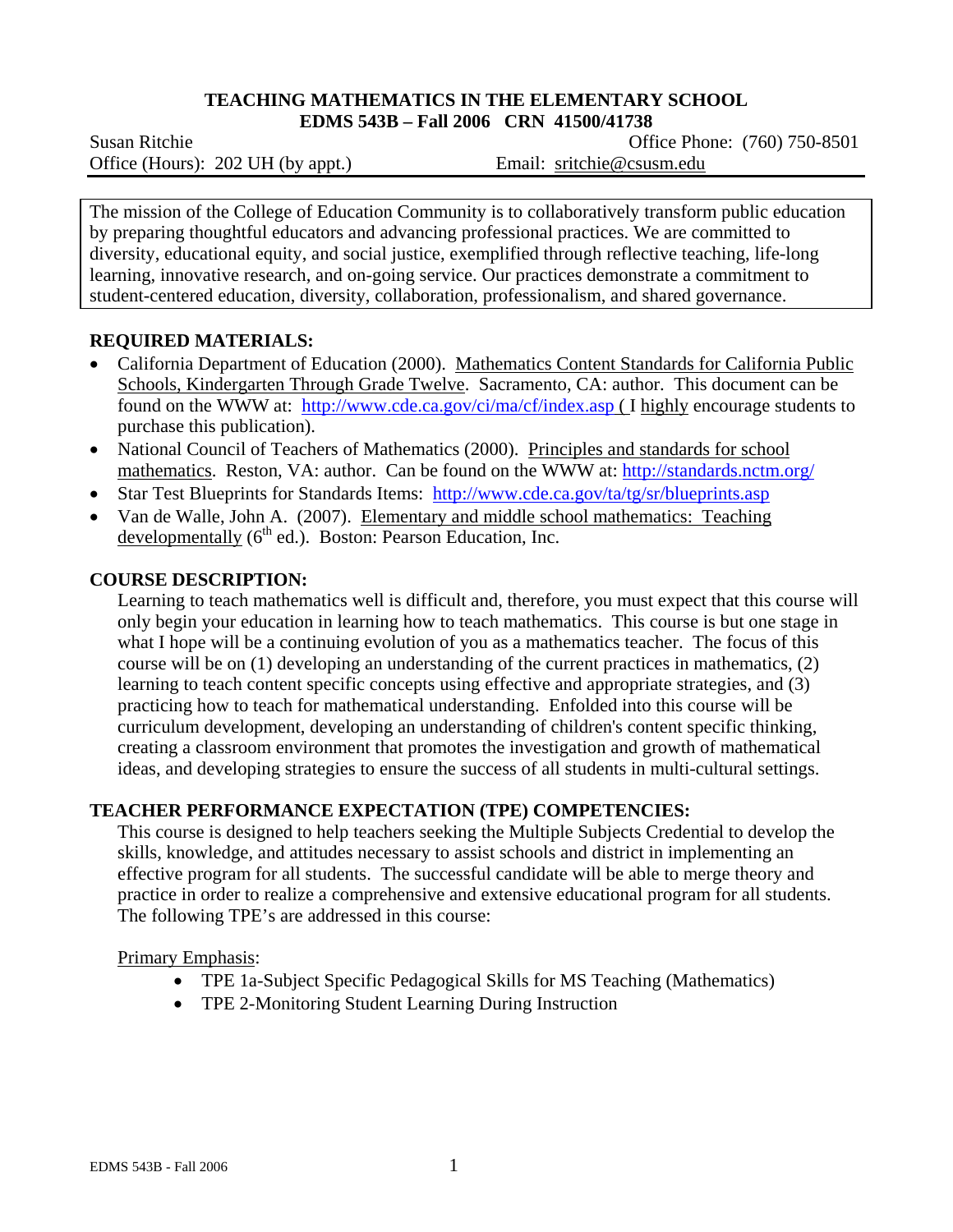Secondary Emphasis:

- TPE 3-Interpretation and Use of Assessments
- TPE 4-Making Content Accessible
- TPE 5-Student Engagement
- TPE 6a-Developmentally Appropriate Practices in Grades K-3
- TPE 6b-Developmentally Appropriate Practices in Grades 4-8
- TPE 6d-Developmentally Appropriate Practices for Special Education
- TPE 7-Teaching English Learners
- TPE 8-Learning About Students
- TPE 9-Instructional Planning
- TPE 10-Instructional Time
- TPE 11-Social Environment
- TPE 13-Professional Growth

#### **INFUSED COMPETENCIES:**

CLAD: In 1992, the College of Education voted to infuse Cross-cultural, Language and Academic Development (CLAD) competencies across the curriculum. The CLAD competencies are attached to the syllabus and the competencies covered in this course are highlighted.

Authorization to Teach English Learners: This credential program has been specifically designed to prepare teachers for the diversity of languages often encountered in California public school classrooms. The authorization to teach English learners is met through the infusion of content and experiences within the credential program, as well as additional coursework. Students successfully completing this program receive a credential with authorization to teach English learners.

Technology: This course infuses technology competencies to prepare our candidates to use technologies, emphasizing their use in both teaching practice and student learning.

## **KEY ASSIGNMENTS**:

Reading Reflections - Each week students will write a "meaningful" one page reflection on the articles assigned to be read for that week. These reflections should clearly articulate your thoughts **on the chapter's** and discuss how you might **specifically apply** what you learned from the reading as a teacher in the classroom. Web CT will be used for the purpose of discussion. This will be explained in class. (14 points)

Student Interviews - You and one of your classmates will conduct a series of four different student interviews based on questions provided in class. For each interview, you will pose mathematical problems to any one student at a predetermined grade level. The purpose is to get you to begin thinking about students' mathematical understanding, to learn how to effectively pose questions and interpret the meaning of students' answers, and to provide you with an opportunity to interact with students. (4 interviews/ 32 points)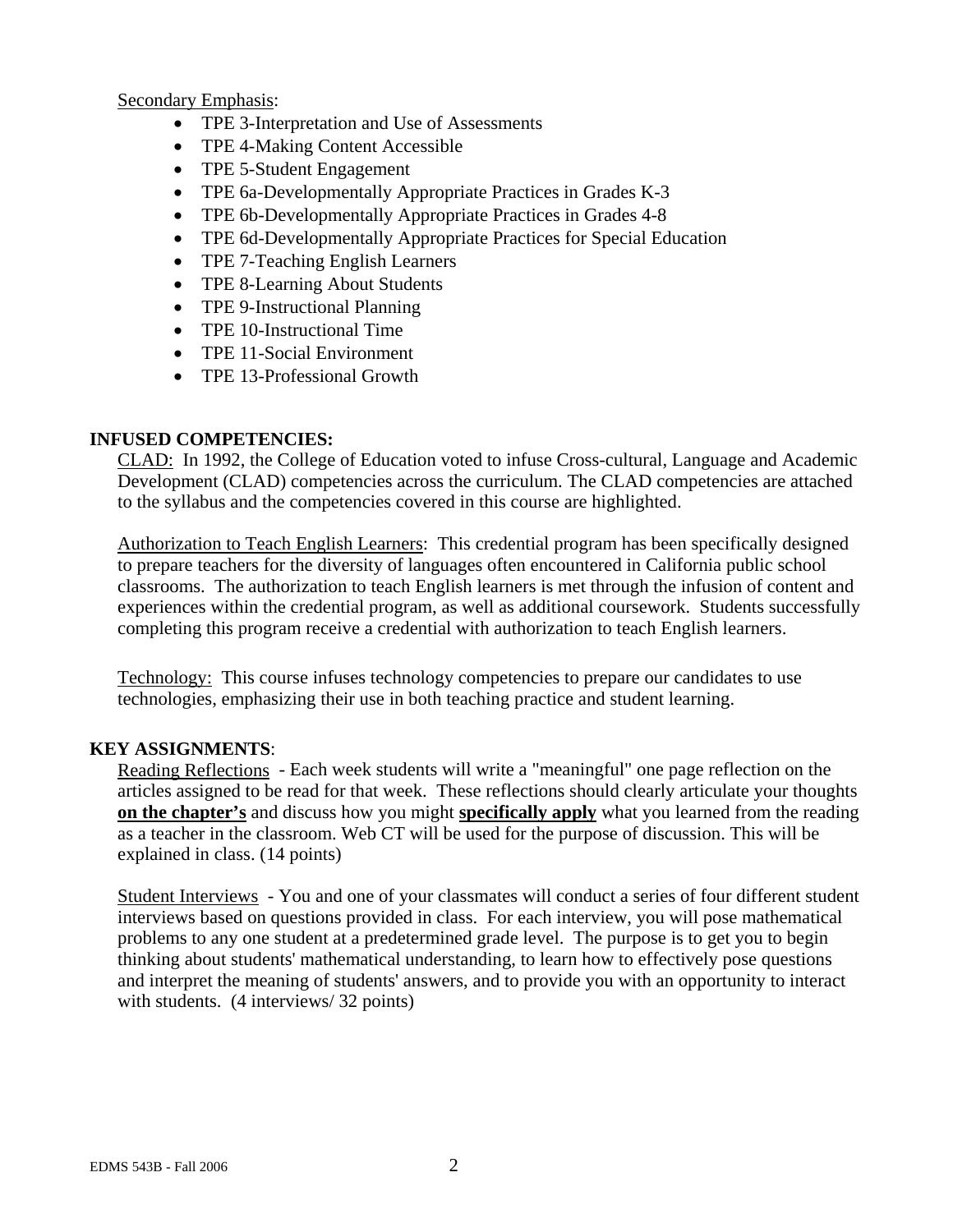Mathematical Resources & Lesson – Working in small groups, your team will first compile resources on a predetermined mathematical topic (10 points). Each student will design a lesson (with a COE Lesson Plan) that you will present in class (30 Points). The purpose of this activity is to help you learn how to design effective mathematical activities, to provide you with an opportunity to begin compiling mathematical resources, and to provide an opportunity for you to practice teaching mathematics. (40 points total)

TPE Assignments: You will write and submit 4 paragraph essay and evidence for TPE 1A Math and TPE2 (5 points each). You will submit the first paragraph for each TPE in week 2 of class (2 points each). (14 points total)

## **GRADING SCALE:**

Grades will be based on the following grading scale:

 A……………93% ‐ 100 % A-…………90% - 92% B+………….88%- 89% B................... 83% ‐ 87 % B‐……….. … 80% ‐ 82% C+………….. 78% ‐ 79% C................… 73% ‐ 77 % C‐…………... 70% ‐ 72%

## **ATTENDANCE POLICY:**

The attendance policy of the College of Education: Due to the dynamic and interactive nature of course in the COE, all students are expected to attend all classes and participate actively. At a minimum, students must attend more than 80% of class time, or s/he may not receive a passing grade for the course at the discretion of the instructor. If you miss two class sessions or are late (or leave early) more than three sessions, you cannot receive a grade of "A".

**For every absence and combination of 3 late arrivals or early departures you will lose 10% of your final grade. You are able to earn extra credit for one absence. For example if you earn 95 % and are absent for one class session and you do not complete a make up assignment your grade will be 95 % -10% = 85%, B grade.** Should you have extenuating circumstances, contact the instructor as soon as possible. Please discuss with me any extenuating circumstances that will cause you to miss class prior to your absence. Attendance will be taken at each class session. Furthermore, grades on assignments turned in late will be lowered unless **prior arrangements** have been made with the instructor.

## **PLAGIARISM AND CHEATING:**

Please be sure to read and understand the university policy on plagiarism and cheating as it will be strictly enforced. Academic dishonestly will not be tolerated and will result in a failing grade for this course and will be reported to the University.

## **STUDENTS WITH DISABILITIES REQUIRING REASONABLE ACCOMMODATIONS:**

Students are approved for services through the Disabled Student Services Office (DSS). This office is located in Craven Hall 5205, and can be contacted by phone at (760) 750-4905, or TTY (760) 750-4909. Students authorized by DSS to receive reasonable accommodations should meet with their instructor during office hours or, in order to ensure confidentiality, in a more private setting.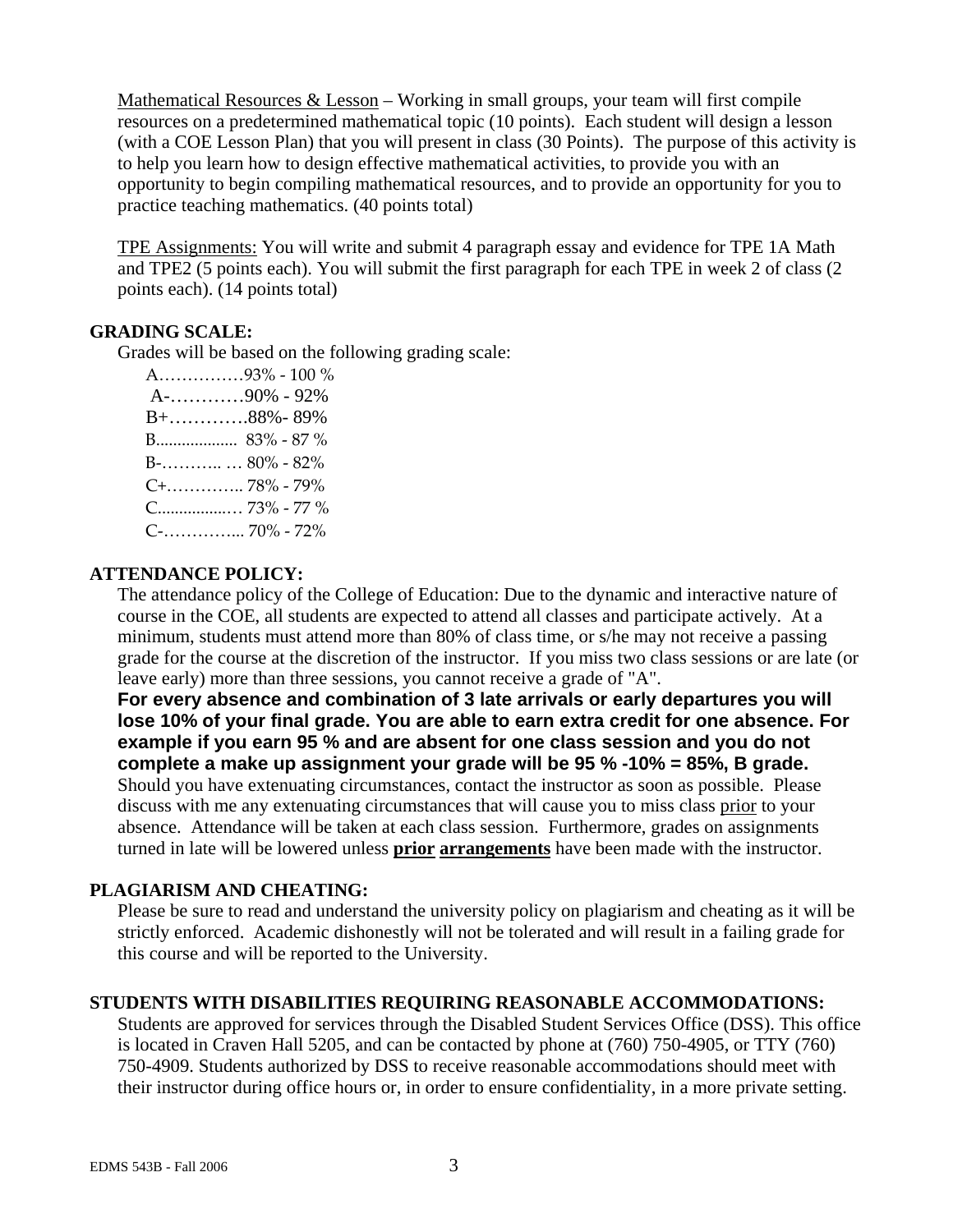# **SB2042 – AUTHORIZATION TO TEACH ENGLISH LEARNERS COMPETENCIES**

| <b>TEST 1: LANGUAGE</b>                                                                                          | <b>TEST 2: METHODOLOGY</b>                                                                                                     | TEST 3:                                                                                             |
|------------------------------------------------------------------------------------------------------------------|--------------------------------------------------------------------------------------------------------------------------------|-----------------------------------------------------------------------------------------------------|
|                                                                                                                  |                                                                                                                                |                                                                                                     |
| <b>STRUCTURE</b>                                                                                                 | OF BILINGUAL, ENGLISH                                                                                                          | <b>CULTURE</b>                                                                                      |
| <b>AND</b>                                                                                                       | <b>LANGUAGE DEVELOPMENT,</b>                                                                                                   | <b>AND</b>                                                                                          |
| <b>FIRST- AND SECOND-</b>                                                                                        | <b>AND</b>                                                                                                                     | <b>CULTURAL DIVERSITY</b>                                                                           |
| <b>LANGUAGE DEVELOPMENT</b>                                                                                      | <b>CONTENT INSTRUCTION</b>                                                                                                     |                                                                                                     |
| I. Language Structure and Use:                                                                                   | I. Theories and Methods of Bilingual                                                                                           | I. The Nature of Culture                                                                            |
| <b>Universals and Differences</b>                                                                                | <b>Education</b>                                                                                                               |                                                                                                     |
| (including the structure of English)                                                                             |                                                                                                                                |                                                                                                     |
| A. The sound systems of language<br>(phonology)                                                                  | A. Foundations                                                                                                                 | A. Definitions of culture                                                                           |
| <b>B.</b> Word formation (morphology)                                                                            | <b>B.</b> Organizational models: What works<br>for whom?                                                                       | <b>B.</b> Perceptions of culture                                                                    |
| C. Syntax                                                                                                        | C. Instructional strategies                                                                                                    | C. Intragroup differences (e.g., ethnicity,<br>race, generations, and micro-<br>cultures)           |
| <b>D.</b> Word meaning (semantics)                                                                               | II. Theories and Methods for<br><b>Instruction In and Through English</b>                                                      | D. Physical geography and its effects<br>on culture                                                 |
| E. Language in context                                                                                           | A. Teacher delivery for both English<br>language development and content<br>instruction                                        | E. Cultural congruence                                                                              |
| F. Written discourse                                                                                             | B. Approaches with a focus on English<br>language development                                                                  | II. Manifestations of Culture:<br><b>Learning About Students</b>                                    |
| <b>G.</b> Oral discourse                                                                                         | C. Approaches with a focus on<br>content area instruction (specially<br>designed academic instruction<br>delivered in English) | A. What teachers should learn about<br>their students                                               |
| H. Nonverbal communication                                                                                       | D. Working with paraprofessionals                                                                                              | B. How teachers can learn about their<br>students *                                                 |
| II. Theories and Factors in First- and<br><b>Second-Language Development</b>                                     | III. Language and Content Area<br><b>Assessment</b>                                                                            | C.How teachers can use what they<br>learn about their students<br>(culturally responsive pedagogy)* |
| A. Historical and current theories and<br>models of language analysis that                                       | A. Purpose                                                                                                                     | <b>III. Cultural Contact</b>                                                                        |
| have implications for second-<br>language development and<br>pedagogy                                            |                                                                                                                                |                                                                                                     |
| <b>B.</b> Psychological factors affecting first-                                                                 | <b>B.</b> Methods *                                                                                                            | A. Concepts of cultural contact                                                                     |
| and second-language development<br>C. Socio-cultural factors affecting first-<br>and second-language development | C. State mandates                                                                                                              | <b>B.</b> Stages of individual cultural contact                                                     |
| <b>D.</b> Pedagogical factors affecting first-<br>and second-language development                                | D. Limitations of assessment                                                                                                   | C. The dynamics of prejudice                                                                        |
| E. Political factors affecting first- and<br>second-language development                                         | <b>E. Technical concepts</b>                                                                                                   | D. Strategies for conflict resolution                                                               |
|                                                                                                                  |                                                                                                                                | IV. Cultural Diversity in U.S. and CA                                                               |
|                                                                                                                  |                                                                                                                                | A. Historical perspectives                                                                          |
|                                                                                                                  |                                                                                                                                | <b>B</b> . Demography                                                                               |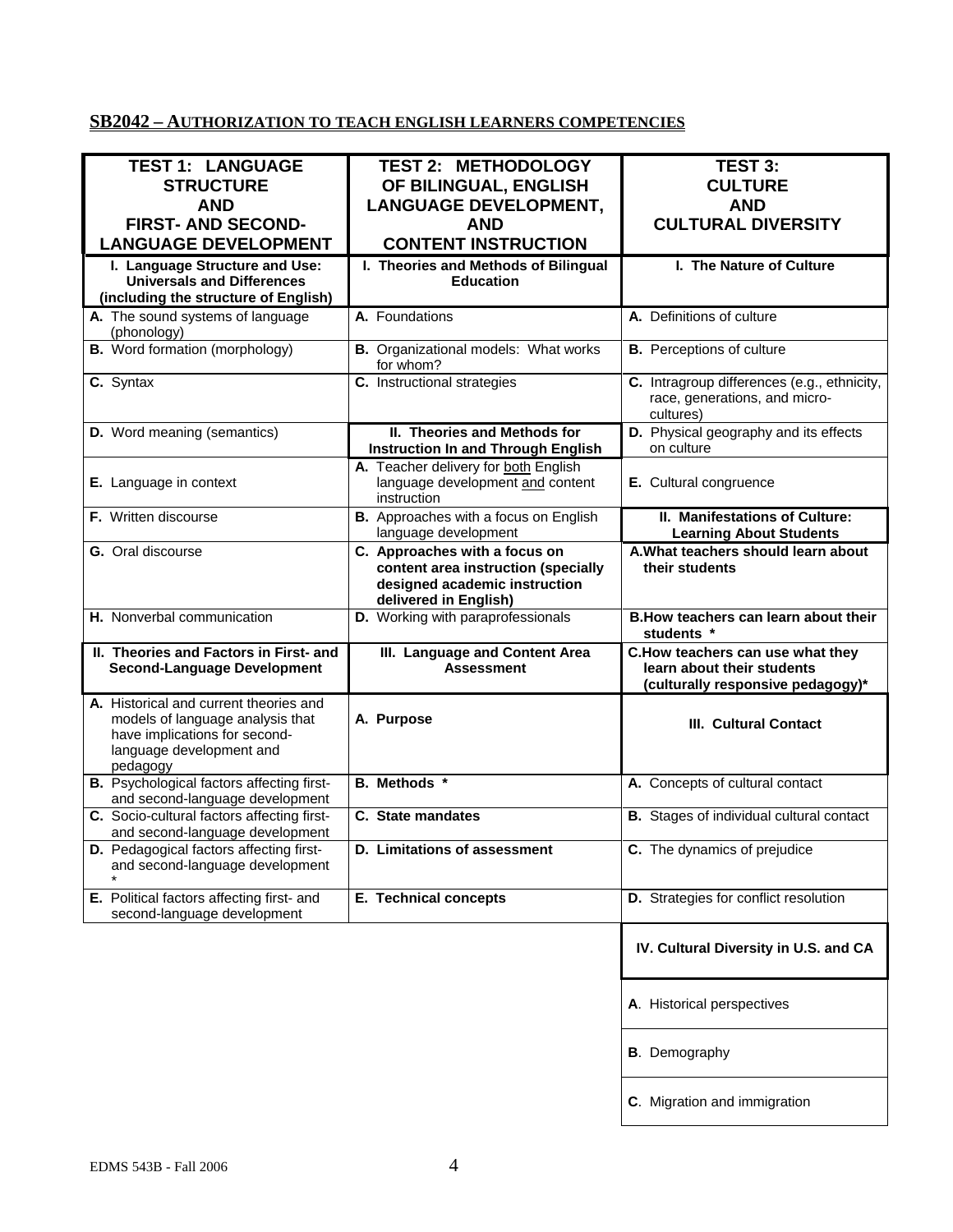## **STUDENT INTERVIEW GUIDELINES**

## EDMS 543

Student interviews are designed to provide students with opportunities to focus on a single child's thinking about mathematics. It will also help students to improve their use of inquiry for assessment purposes and to better understand elementary level students with different understandings.

You will interview one child for each content interview (make sure to look at the appropriate grade level for each interview) and write up your evaluation of the student (please also submit the child's written work attached to your paper).

#### **Prior to the interview**

- You should arrange with a teacher (or parent of a child you know) to interview one child for 20-30 minutes in a quiet place outside the classroom, if possible.
- Provide the teacher with some understanding of what the interview will contain and see if he/she has any thoughts about how this child will do on the assessment.
- Develop a list of questions you may want to use if the child is not forthcoming with a response. For example, if the child says "I just knew it", you might respond with "What did you think about first?" or "If you were helping a friend, how would you explain what you did?"

## **During the interview**

Work with the child individually. Begin the interview by informing the child that you will be giving him/her a series of math problems to solve and that you are interested in his/her thinking process and in the strategies s/he uses to solve these problems. Inform the child that s/he can solve the problems in any way s/he wants. Please remind the child that the interview is voluntary and that s/he can end the interview at any time (if a student does end early then please find another willing student). Do everything you can to help make the child comfortable.

Orally provide the child with each problem, posing them one at a time, you received from class and provide him/her with sufficient time to complete each problem. You may also want to provide the child with a written copy of each problem and/or manipulatives.

After the child answers each problem you should ask a variety of questions that will help you to better understand the child's thinking and to assess his/her mathematical understanding. **You will want to note the questions you ask and the child's responses** and it may be necessary to ask the child to wait while you are writing -- it is OK to ask the child to wait. You should not tape-record/video-tape the **interview without parental permission**.

## **During the interview, be sure to consider the following:**

The best thing you can be is genuinely curious. Remember the point of the interview is to discover how the child thinks -- *NOT* to guide the child to the correct answer (try to fight the urge to be "teacher").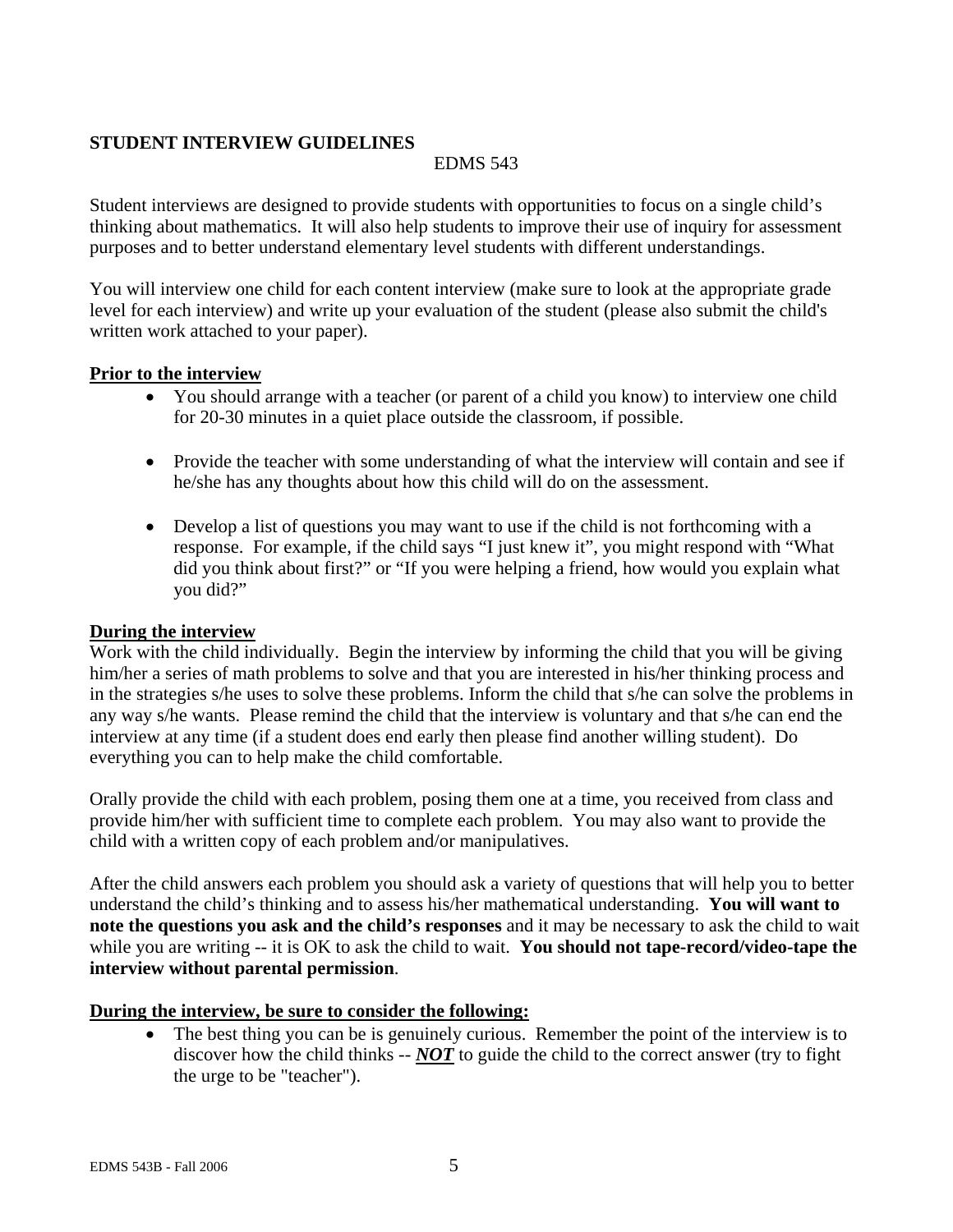- Be careful to respond similarly to correct and incorrect answers. Be curious about all solution strategies -- not just the ones leading to incorrect solutions.
- Your primary role is to listen. Make sure you allow enough "wait time" -- children need time to think before answering.
- Make sure the child feels comfortable during the entire interview. If the child clearly cannot answer a problem, move on to the next problem. If you feel that the child is really struggling and frustrated, you may want to end the interview or give the child a problem you are fairly certain s/he can solve and then end the interview. If you cut an interview short because of student difficulty, be sure to discuss your reasoning in your write-up.

## **After the interview**

You should write no more than a two page reflection that includes a brief discussion on each of the following two points:

- What specifically did you learn about this child's mathematical understanding? Here you will want to make some claims about the mathematics your student understands or doesn't understand. I am looking for more of an explanation than just your student could or couldn't solve a particular problem.
- What specifically might you do for this child if you were his/her teacher? Here you might want to include discussions about such issues as curriculum, instructional strategies, etc.

#### **Grading:**

Each interview will be worth a total of 8 points. More specifically, I will be looking for nicely written papers that clearly and specifically express what you learned about: 1) the child's mathematical understanding and 2) what you would do next for this child if you were his/her teacher (again be specific here). For example, you might recognize that this student lacks a conceptual understanding of multiplication – so as this child's teacher you might want to pose meaningful problems related to multiplication, etc.

\*NOTE: When you turn in your write-up, you should also include the child's written work (if it exists) and without the student's "actual" name listed.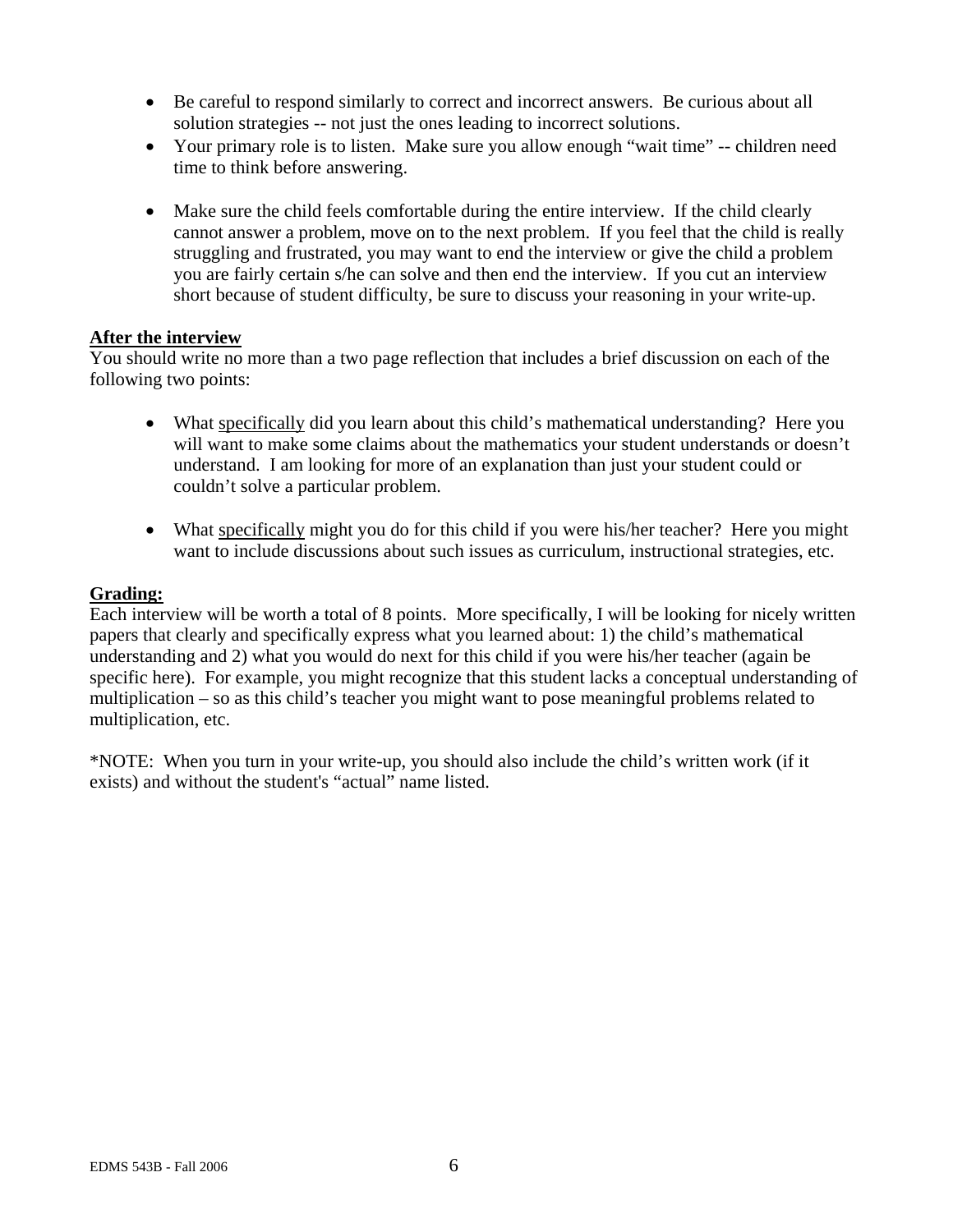## **Student Interviews Assignment**  EDMS 543

|                         |                        | <b>Nearly</b>         |                       |                       |
|-------------------------|------------------------|-----------------------|-----------------------|-----------------------|
|                         | Developing             | <b>Meets</b>          | <b>Meets</b>          | <b>Exceeds</b>        |
| <b>TPE 1, 1a</b>        | Candidate's            | Candidate's           | Candidate's           | Candidate's           |
| Subject Specific        | assessment and         | assessment and        | assessment and        | assessment and        |
| Pedagogical             | recommendations        | recommendations       | recommendations       | recommendations       |
| skills for MS           | from the student       | from the student      | from the student      | from the student      |
| Teaching                | interview              | interview             | interview             | interview             |
| Assignment              | demonstrates little to | demonstrates some     | demonstrates          | demonstrates          |
| (Teaching               | no understanding of    | understanding of how  | considerable          | exceptional           |
| Mathematics in a        | how to teach the state | to teach the state    | understanding of how  | understanding of how  |
| Multiple Subject        | adopted academic       | adopted academic      | to teach the state    | to teach the state    |
| Assignment)             | content standard in    | content standard in   | adopted academic      | adopted academic      |
|                         | mathematics            | mathematics           | content standard in   | content standard in   |
|                         |                        |                       | mathematics           | mathematics           |
| TPE <sub>2</sub>        | Candidate's            | Candidate's           | Candidate's           | Candidate's           |
| Monitoring              | assessment and         | assessment and        | assessment and        | assessment and        |
| <b>Student Learning</b> | recommendations        | recommendations       | recommendations       | recommendations       |
| During                  | from the student       | from the student      | from the student      | from the student      |
| Instruction             | interview              | interview             | interview             | interview             |
|                         | demonstrates little to | demonstrates some     | demonstrates          | demonstrates          |
|                         | no understanding of    | understanding of how  | considerable          | exceptional           |
|                         | how to monitor         | to monitor student    | understanding of how  | understanding of how  |
|                         | student learning and   | learning and how to   | to monitor student    | to monitor student    |
|                         | how to effectively     | effectively make use  | learning and how to   | learning and how to   |
|                         | make use of this       | of this information   | effectively make use  | effectively make use  |
|                         | information when       | when teaching.        | of this information   | of this information   |
|                         | teaching.              |                       | when teaching.        | when teaching.        |
| TPE <sub>3</sub>        | Candidate              | Candidate             | Candidate             | Candidate             |
| Interpretation          | demonstrates little to | demonstrates some     | demonstrates          | demonstrates          |
| and Use of              | no understanding of    | understanding of how  | considerable          | exceptional           |
| Assessments             | how to effectively     | to effectively assess | understanding of how  | understanding of how  |
|                         | assess students'       | students' content     | to effectively assess | to effectively assess |
|                         | content knowledge      | knowledge through     | students' content     | students' content     |
|                         | through the use of     | the use of student    | knowledge through     | knowledge through     |
|                         | student interviews.    | interviews.           | the use of student    | the use of student    |
|                         |                        |                       | interviews.           | interviews.           |
|                         |                        |                       |                       |                       |
| TPE <sub>4</sub>        | Candidate's            | Candidate's           | Candidate's           | Candidate's           |
| <b>Making Content</b>   | recommendations        | recommendations       | recommendations       | recommendations       |
| Accessible              | from the student       | from the student      | from the student      | from the student      |
|                         | interview              | interview             | interview             | interview             |
|                         | demonstrates little to | demonstrates some     | demonstrates          | demonstrates          |
|                         | no understanding in    | understanding in the  | considerable          | exceptional           |
|                         | the use of             | use of pedagogical    | understanding in the  | understanding in the  |
|                         | pedagogical            | strategies that will  | use of pedagogical    | use of pedagogical    |
|                         | strategies that will   | provide all students  | strategies that will  | strategies that will  |
|                         | provide all students   | access to the         | provide all students  | provide all students  |
|                         | access to the          | mathematics           | access to the         | access to the         |
|                         | mathematics            | curriculum            | mathematics           | mathematics           |
|                         | curriculum             |                       | curriculum            | curriculum            |

Secondary TPE's for this Assignment

- $\triangleright$  TPE 5 Student Engagement
- $\triangleright$  TPE 6, 6a, 6b Developmentally Appropriate Practices in Grades K-3 & Grades 4-8.
- $\triangleright$  TPE 8 Learning about Students
- $\triangleright$  TPE 9 Instructional Planning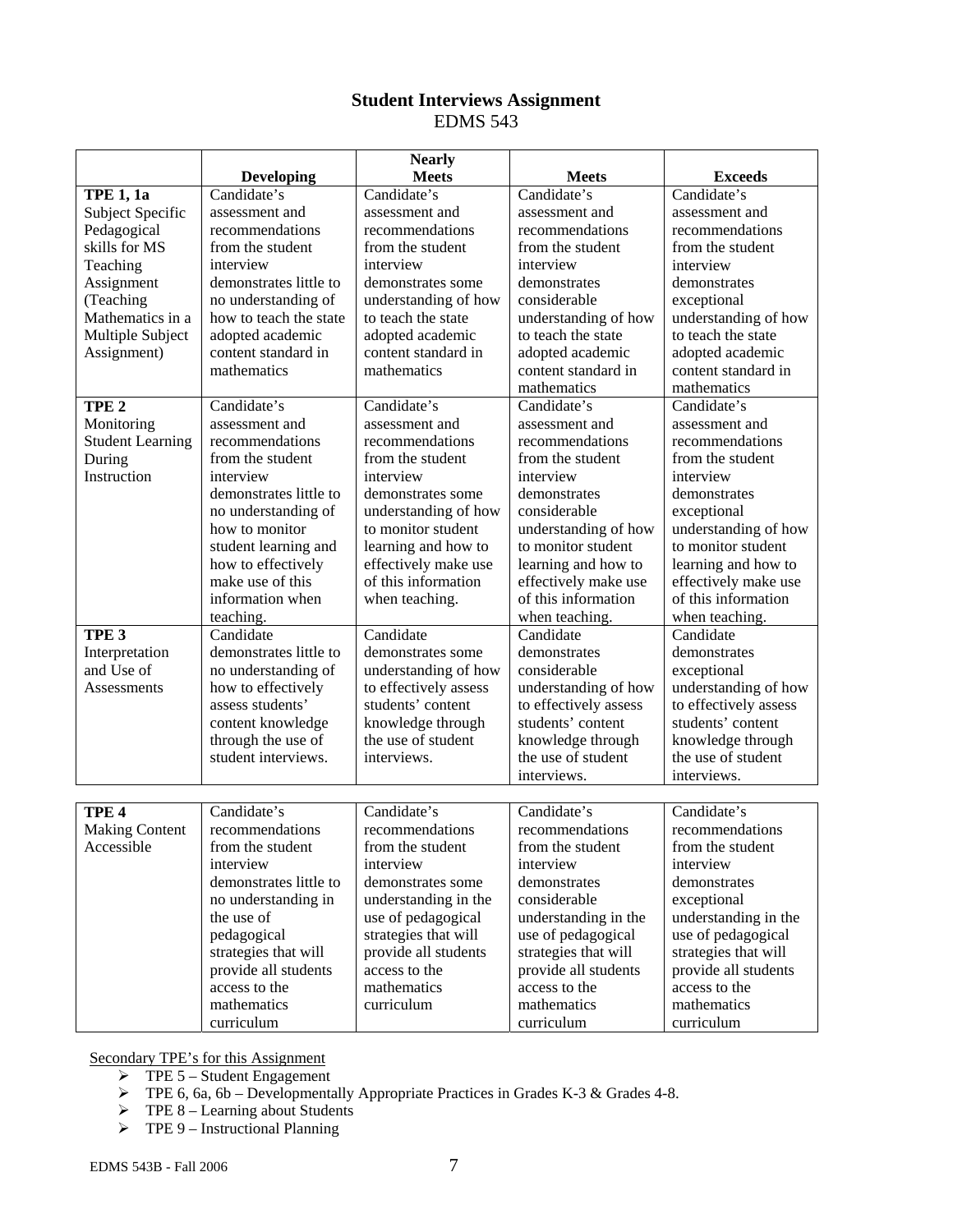## **MATHEMATICAL RESOURCES ASSIGNMENT**  EDMS 543

In preparation for your Classroom Presentation Assignment, your "content group" will construct an Annotated List of Resources that your fellow colleagues will find helpful when teaching your mathematical topic to students. Your list should include resources that directly relate to your mathematical topic (e.g., algebra, geometry, etc.). For example, you should include such things as children's literature, teacher support materials, manipulatives, WWW locations, research articles, videos or movies, software, etc. Please include any useful information that you find when researching your topic so that your colleagues can learn from your work (but do not include duplicated pages from teacher workbooks, rather provide citations along with short descriptions of your resources). I will be looking to find well- constructed packets of information. If you partition the workload it should not be an overwhelming task. If each group prepares a packet of materials that is filled with important resources, and we share that information in class, then you will each have a wealth of information on some of the important mathematical resources for use when you teach! A general "rule of thumb" might be for your group to try and find 10 resources in each of the areas mentioned (a minimum of 30 resources). Some topics will naturally have more resources than other topics.

Your group will need to turn in one nicely prepared copy of your List of Resources in on the day of your group presentation. Your group should also be prepared to make a 5 minute presentation that highlights some of the resources you found (consider bringing in a few of the items that you found most helpful when planning your presentation and resources for these materials).

This project is purposefully open-ended in the hopes that you will go out and find some great resources for your mathematical topic and for your presentation. You should talk with your master teachers, use the internet, and make use of materials I provide. However, if you have any questions or challenges finding resources, please be sure to ask (I am happy to provide support…I want these to be good so they are good resources)!

#### **Mathematical Lessons:**

Working in small groups, students will demonstrate various methods to teach a mathematical concept. Groups of two-four will work together to prepare lessons in a given strand of the elementary math curriculum. Each member must present a mini-lesson to demonstrate a strategy to teach the concept that has been assigned to the group. A complete COE Lesson Plan including some of the methods presented needs to be turned in on the day of the presentation.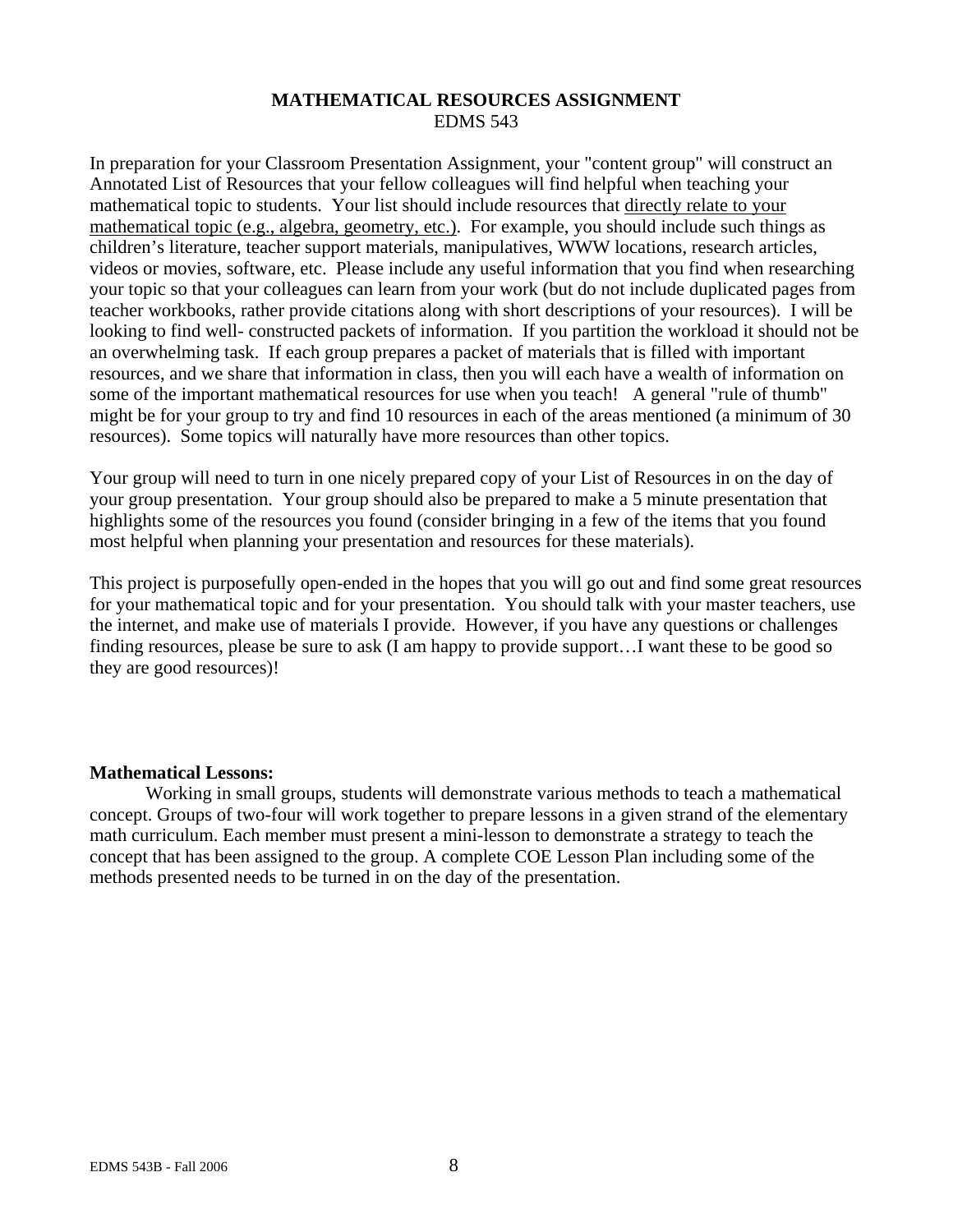|                         | Lesson I resentation Assignment EDIMO 943 |                               |                      |                      |
|-------------------------|-------------------------------------------|-------------------------------|----------------------|----------------------|
|                         | <b>Developing</b>                         | <b>Nearly</b><br><b>Meets</b> | <b>Meets</b>         | <b>Exceeds</b>       |
| <b>TPE 1, 1a</b>        | Candidates' lesson                        | Candidates' lesson            | Candidates' lesson   | Candidates' lesson   |
| Subject Specific        | plan and                                  | plan and                      | plan and             | plan and             |
| Pedagogical skills      | presentation                              | presentation                  | presentation         | presentation         |
| for MS Teaching         | demonstrates little                       | demonstrates some             | demonstrates         | demonstrates         |
| Assignment              | to no                                     | understanding of              | considerable         | exceptional          |
| (Teaching               | understanding of                          | how to teach the              | understanding of     | understanding of     |
| Mathematics in a        | how to teach the                          | state adopted                 | how to teach the     | how to teach the     |
| Multiple Subject        | state adopted                             | academic content              | state adopted        | state adopted        |
| Assignment)             | academic content                          | standard in                   | academic content     | academic content     |
|                         | standard in                               | mathematics                   | standard in          | standard in          |
|                         | mathematics                               |                               | mathematics          | mathematics          |
| TPE <sub>2</sub>        | Candidates' lesson                        | Candidates' lesson            | Candidates' lesson   | Candidates' lesson   |
| Monitoring              | plan and                                  | plan and                      | plan and             | plan and             |
| <b>Student Learning</b> | presentation                              | presentation                  | presentation         | presentation         |
| During Instruction      | demonstrates little                       | demonstrates some             | demonstrates         | demonstrates         |
|                         | to no                                     | understanding of              | considerable         | exceptional          |
|                         | understanding of                          | how to monitor                | understanding of     | understanding of     |
|                         | how to monitor                            | student learning              | how to monitor       | how to monitor       |
|                         | student learning                          | and how to                    | student learning     | student learning     |
|                         | and how to                                | effectively make              | and how to           | and how to           |
|                         | effectively make                          | use of this                   | effectively make     | effectively make     |
|                         | use of this                               | information when              | use of this          | use of this          |
|                         | information when                          | teaching.                     | information when     | information when     |
|                         | teaching.                                 |                               | teaching.            | teaching.            |
| TPE <sub>4</sub>        | Candidates' lesson                        | Candidates' lesson            | Candidates' lesson   | Candidates' lesson   |
| <b>Making Content</b>   | plan and                                  | plan and                      | plan and             | plan and             |
| Accessible              | presentation will                         | presentation will             | presentation will    | presentation will    |
|                         | demonstrate little                        | demonstrate some              | demonstrate          | demonstrate          |
|                         | to no                                     | understanding in              | considerable         | exceptional          |
|                         | understanding in                          | the use of                    | understanding in     | understanding in     |
|                         | the use of                                | pedagogical                   | the use of           | the use of           |
|                         | pedagogical                               | strategies that will          | pedagogical          | pedagogical          |
|                         | strategies that will                      | provide all students          | strategies that will | strategies that will |
|                         | provide all students                      | access to the                 | provide all students | provide all students |
|                         | access to the                             | mathematics                   | access to the        | access to the        |
|                         | mathematics                               | curriculum                    | mathematics          | mathematics          |
|                         | curriculum                                |                               | curriculum           | curriculum           |
| TPE 6, 6a, 6b           | Candidates' lesson                        | Candidates' lesson            | Candidates' lesson   | Candidates' lesson   |
| Developmentally         | plan and                                  | plan and                      | plan and             | plan and             |
| Appropriate             | presentation will                         | presentation will             | presentation will    | presentation will    |
| Teaching                | demonstrate little                        | demonstrate some              | demonstrate          | demonstrate          |
| Practices - Grades      | to no                                     | understanding in              | considerable         | exceptional          |
| $K-3 & 4-8$             | understanding in                          | the use of                    | understanding in     | understanding in     |
|                         | the use of                                | developmentally               | the use of           | the use of           |
|                         | developmentally                           | appropriate                   | developmentally      | developmentally      |
|                         | appropriate                               | teaching practices.           | appropriate          | appropriate          |
|                         | teaching practices.                       |                               | teaching practices.  | teaching practices.  |
|                         | Candidates' lesson                        | Candidates' lesson            | Candidates' lesson   | Candidates' lesson   |
| Lesson Plan             | plan demonstrates                         | plan demonstrates             | plan demonstrates    | plan demonstrates    |
|                         | little to no                              | some                          | considerable         | exceptional          |
|                         | understanding of                          | understanding of              | understanding of     | understanding of     |
|                         | COE lesson plan                           | COE lesson plan               | COE lesson plan      | COE lesson plan      |
|                         | format                                    | format                        | format               | format               |

# **Lesson Presentation Assignment EDMS 543**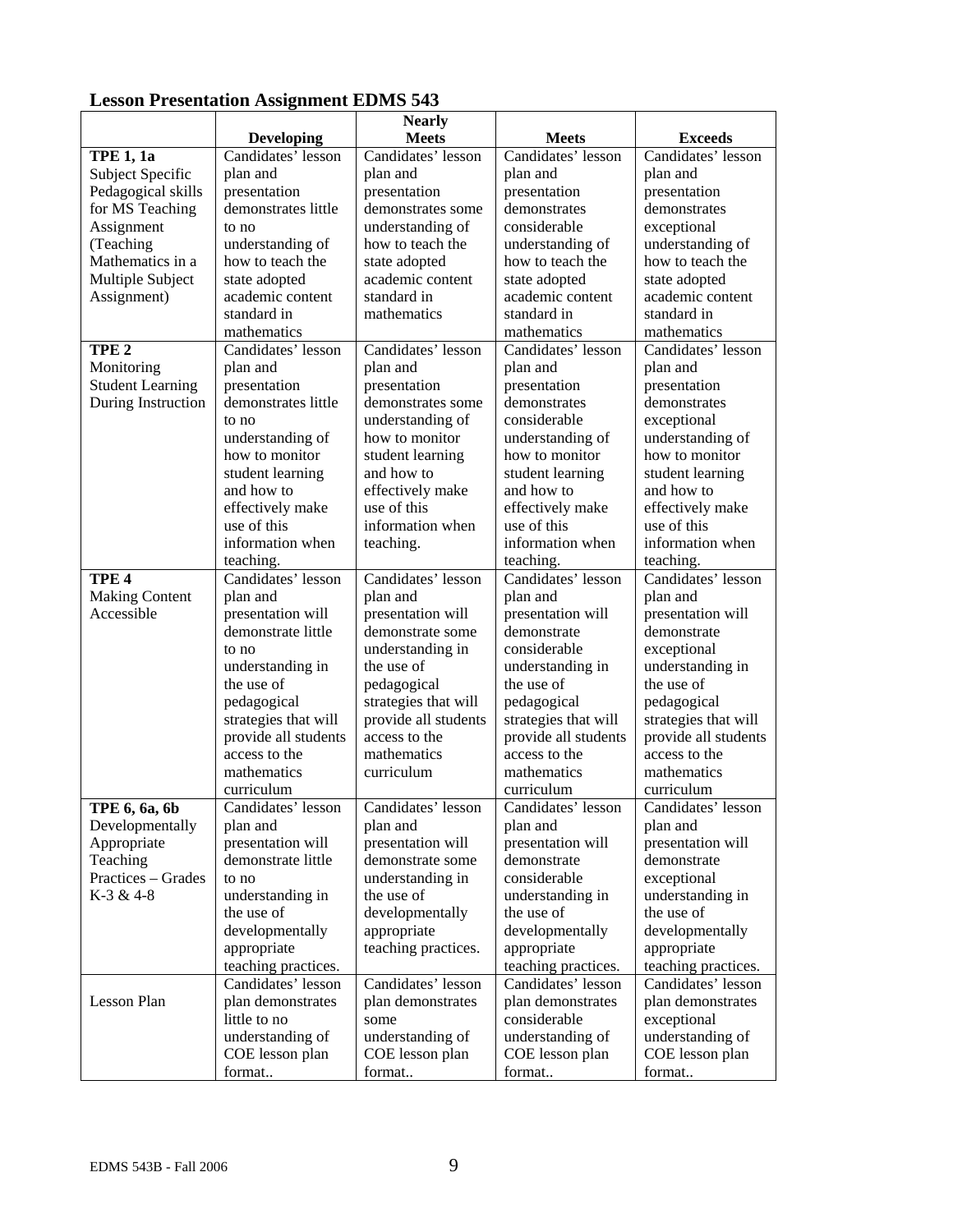Secondary TPE's for this Assignment

- $\triangleright$  TPE 5 Student Engagement
- $\triangleright$  TPE 9 Instructional Planning
- $\triangleright$  TPE 10 Instructional Time
- $\triangleright$  TPE 11 Social Environment

## **Lesson Resources Assignment**

## EDMS 543

|                       |                    | <b>Nearly</b>      |                    |                    |
|-----------------------|--------------------|--------------------|--------------------|--------------------|
|                       | <b>Developing</b>  | <b>Meets</b>       | <b>Meets</b>       | <b>Exceeds</b>     |
| TPE <sub>4</sub>      | Candidates'        | Candidates'        | Candidates'        | Candidates'        |
| <b>Making Content</b> | resources and      | resources and      | resources and      | resources and      |
| Accessible            | descriptions will  | descriptions will  | descriptions will  | descriptions will  |
|                       | demonstrate little | demonstrate some   | demonstrate        | demonstrate        |
|                       | to no              | understanding of   | considerable       | exceptional        |
|                       | understanding of   | how instructional  | understanding of   | understanding of   |
|                       | how instructional  | resources can help | how instructional  | how instructional  |
|                       | resources can help | provide all        | resources can help | resources can help |
|                       | provide all        | students with      | provide all        | provide all        |
|                       | students with      | access to a        | students with      | students with      |
|                       | access to a        | balanced and       | access to a        | access to a        |
|                       | balanced and       | comprehensive      | balanced and       | balanced and       |
|                       | comprehensive      | curriculum.        | comprehensive      | comprehensive      |
|                       | curriculum.        |                    | curriculum.        | curriculum.        |

Secondary TPE's for this Assignment

- ¾ TPE 1a Subject-Specific Pedagogical Skills for MS Teaching Assignments (Teaching Mathematics in a MS Assignment)
- $\triangleright$  TPE 5 Student Engagement